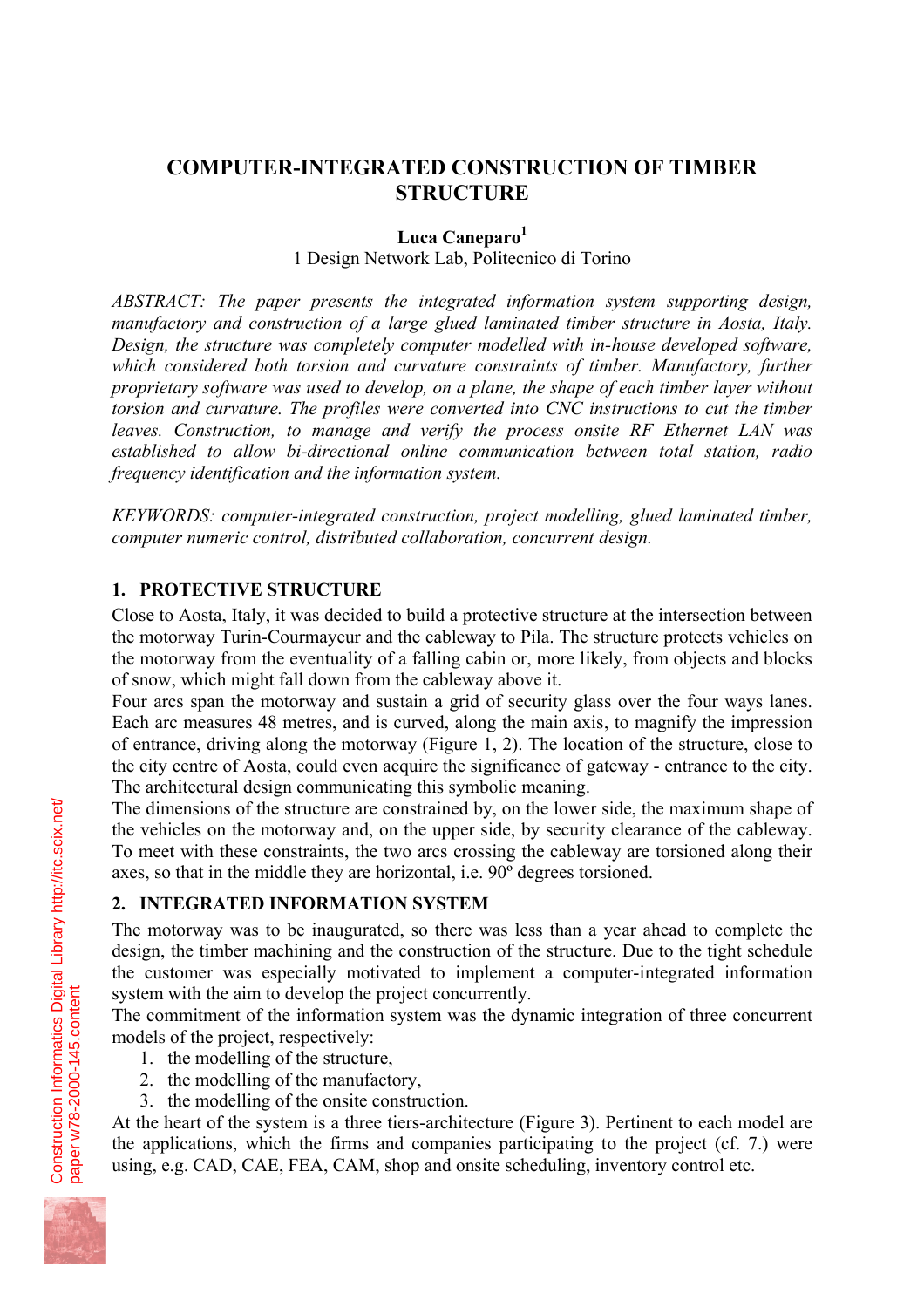

*Figure 1, 2. Early computer renderings used to obtain the contract.* 

The front-end tier was implemented by means of Microsoft's Component Object Model (COM), which seamlessly integrated at-runtime the capabilities of the applications.

Further interoperability between applications, also not supporting COM specifications, was pursued by product and process model STEP and IFC standards (International Alliance for Interoperability, 1996). These standards defined the semantic on which the applications collaborated via the middle and back-end tiers.

The middle tier is the project server, which stored the application data as projects.

The back-end tier is the client/server distributed object oriented database. Microsoft's Distributed Component Object Model (DCOM) allowed objects residing in distributed applications to collaborate in a unified way by means of acknowledge protocols and specifications.

Standard semantic definitions with DCOM interoperability created a dynamic data model: the models, new data structures or requirements to the models could be changed at run-time



*Figure 3. The three-tier architecture of the integrated information system*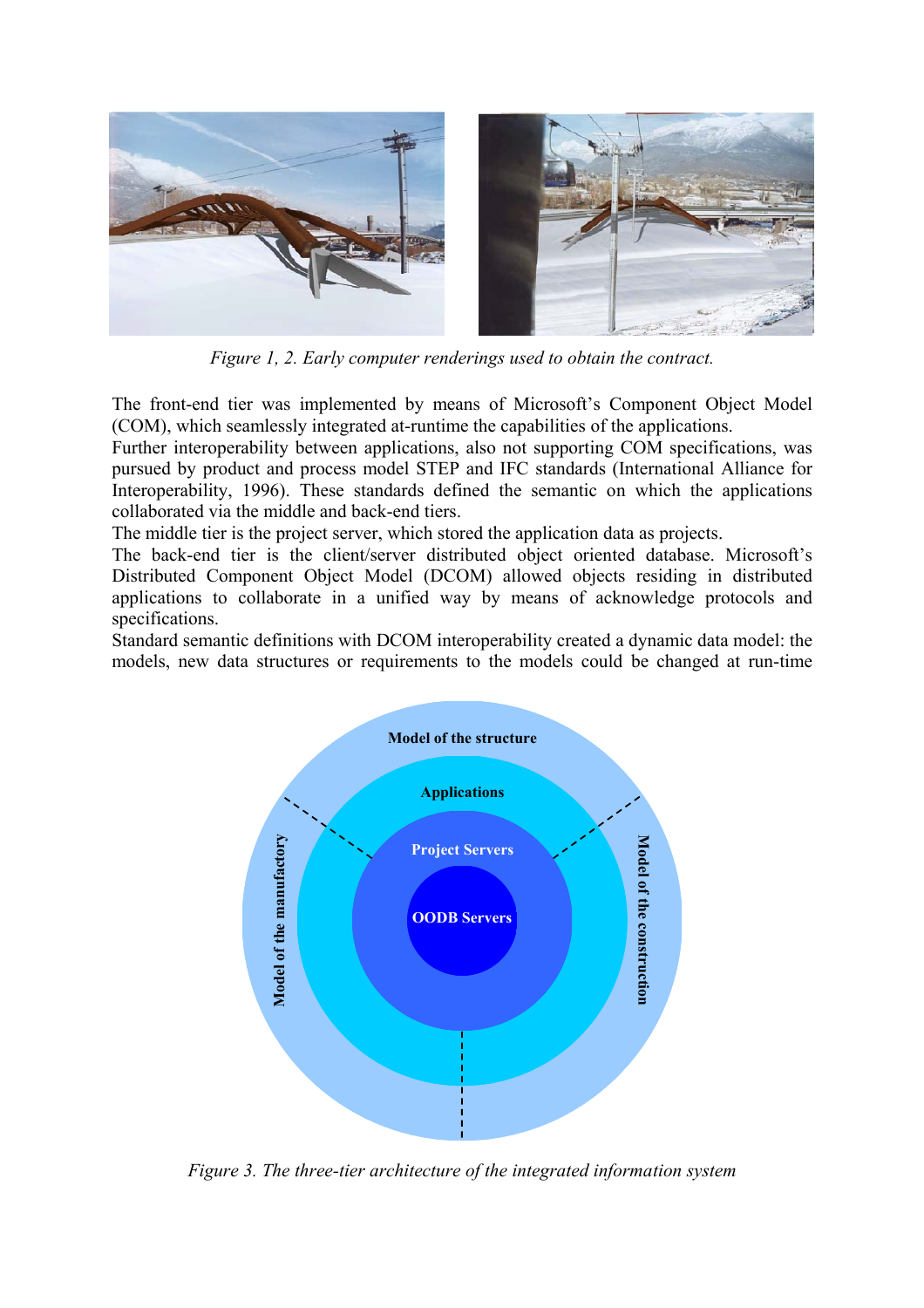during the project.

### **3. MODELLING THE STRUCTURE**

The modelling of the timber beams posed several constraints. First, the shape of every section, perpendicular to the barycentric axis, had to be rectangular. Second, the curvature and torsion of the beams had to accomplish the elastic bending of the single timber leaves, which composed the global beam by means of the juxtaposition of the laminated glue.

Several modelling approaches were tried (spline, B-spline, nurbs), although they were not sufficient to achieve the form needed, because it was not a free form in space, but a timber structure: a form where both the design and the construction issues meet (Casal, 1998) (Krasojevic, 1995) (Haller, 1998) (Ranta-Maunus and Ristimaki, 1991).

In principle it was possible to model the shape of the beams by means of a B-spline polynomial, placing and adjusting the control point in space. This process was certainly handy, because "fair" shapes required few control points but placing them was challenging.

"Fair" shape was an aesthetic value; nevertheless it could be also defined in analytical terms as the degree of continuity of the curve. First-derivative continuity, defined as *slope*, assured continuity of the tangent vector at vertices. In second-derivative continuity, defined as *curvature*, the slope and the derivative of the slope were continuous along the curve (Mortenson, 1985) (Taylor, 1992).

The analytical definition of a *fair* curve can be refined further. "A curve is fair if its curvature plot is continuous and consists of only a few monotone pieces" (Farin, 1988):

$$
\frac{\mathrm{d}k}{\mathrm{d}s} = \frac{\det[\dot{x}, \ddot{x}]}{\|\dot{x}\|^4} - 3\dot{x}\ddot{x}\frac{\det[\dot{x}, \ddot{x}]}{\|\dot{x}\|^6}
$$
(1)

where *k* is the slope, *s* is the arc length and dots represent derivatives with respect to the given parameter *u* of *x(u)*.

During the design process evaluating visually a curve, which in reality spanned 48 meters, from a monitor or even a large plot turned out to be difficult. The *fair* analysis (1) of the models of the beams proved useful to evidence curvature extrema or points where the curvature changed suddenly.

From a structural point of view (Derron, 1975) (Zienckiewicz and Taylor, 1991), the *fair* analysis tested the continuity in torsion and curvature along the timber leaves: every point of the structure had to be inside the range of elastic deformation.

In view of the manufactory and assembly processes (cf. 4. and 5.), the fair analysis prevented even small discontinuities in the curvature, e.g. inflections, which could generate additional stresses inside the timber in the structure.

Once the expected shapes of the arcs and the criteria they must fulfil were outlined, a parametric modelling was adopted based on analytical generation of conic sections. Conic sections are very thoroughly studied curves and many of them, like ellipses and parabolas, were used frequently through the centuries in architecture. The pioneer of the use of conics in CAD was Coons (1964 and 1974).

The in-house developed software to model conic sections was interfaced to the CAD system. The CAD environment offered visualisation tools suitable for interactively modelling the beams as the centre weight of the curves was manipulated. Often the modelling process involved the multidisciplinary group (cf. 7.).

Satisfactory final design of the beams were achieved with a sixth degree parabola:  $2^{1}$  $+d_1$  (2)

$$
y=a_1x^6+b_1x^4+c_1x^2+d_1z=a_2x^6+b_2x^4+c_2x^2+d_2
$$

 $+d_2$  (3)

The (2) and (3) defined the shapes of all the four arcs. The difference between the shapes of the torsioned and un-torsioned beams lay in the different values of the *a*, *b*, *c* and *d* parameters: that's why the shapes of the four beams were defined *affine*.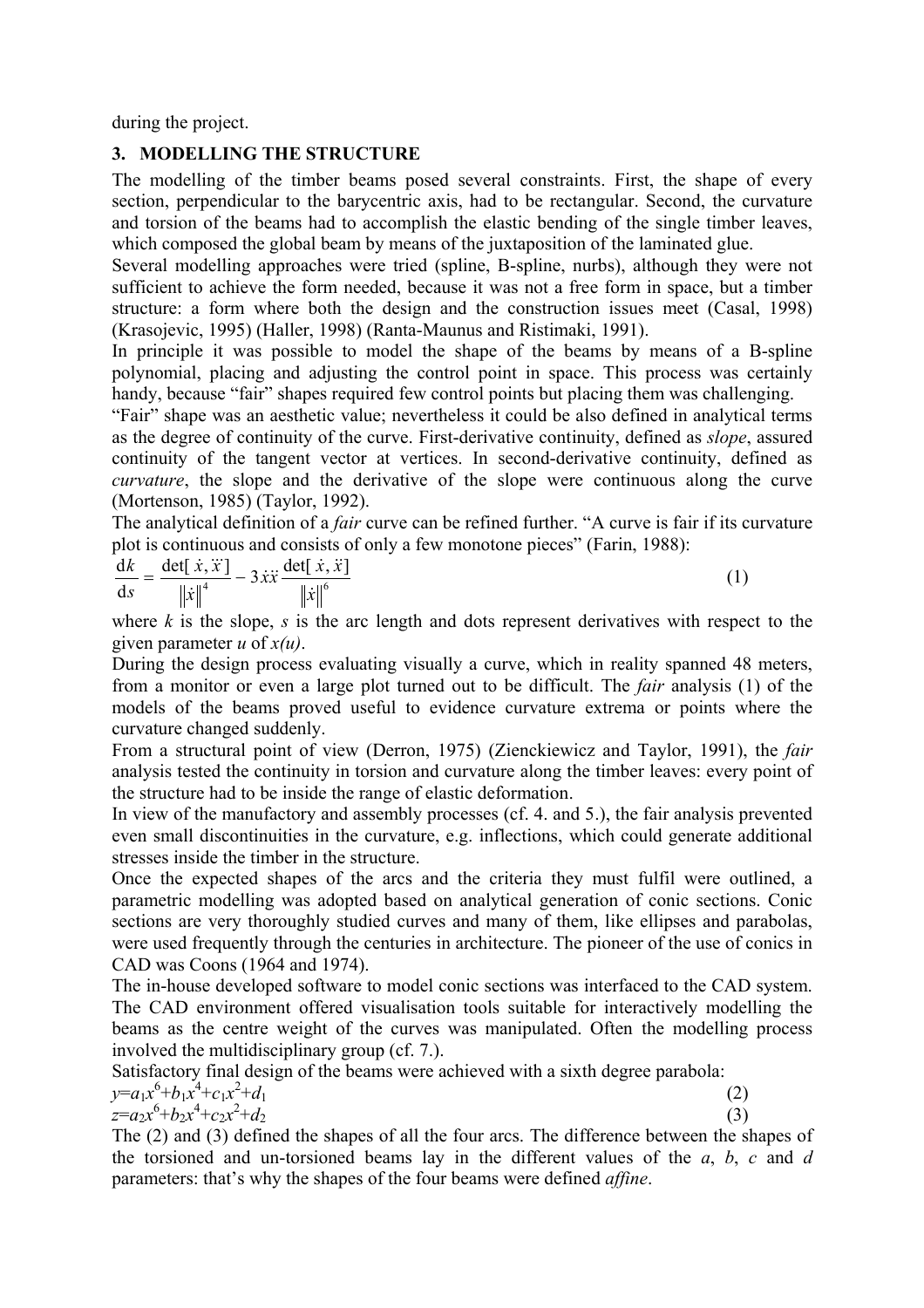The equations (2) and (3) described the barycentric line of the four beams:

- The model of two beams was achieved by roto-translating the section of the beam along the barycentric line.
- The other two beams had 90th degree torsion along their axes: they started vertical, became horizontal in the middle, and terminated vertical again. A uniform torsion function was applied during the roto-translation process of the section along the barycentric axes (Figure 4).

Seamless integration of CAD with FEA allowed the structural engineer to contribute to the design process throughout, for instance proposing and calculating sections of the beams during the design process. The section adopted was 70 cm base by 180 cm high.

## **4. MODELLING THE MANUFACTORY**

To construct the structure consistent with the CAD model, it was useful to know the exact shape of each timber leaf when flat; i.e. before torsioning and curving it to assemble the beam in space.

Several methods were conceived and experimented to develop three-dimensional timber shapes in a plane without torsion and curvature. One showed itself to be reliable in developing shapes on a plane. This algorithm patched the surface of the timber layer into triangular faces. Because three points identify one and only one plane, the triangles are always planar.

To develop the surface on a plane, triangles of infinitesimal dimension were considered. Each triangle is rotated to coincide with the plane of the preceding triangle. The projection plane  $Z=0$  is imposed on the initial triangle. The angular values of the rotation, respectively parallel and perpendicular to the timber fibres, are used to calculate the deformations according to the module of normal elasticity. The stresses in the beams were always considered inside the elastic range of timber, since the modelling process was made constantly uniform to the elastic bending and torsion range.

In-house developed software implemented this algorithm. The software made it possible to represent each layer of timber as if it were flat. Figure 5 illustrates half of the torsioned beam: the two edges, at the base of the beam, are juxtaposed to their profiles developed in the plane; the triangles, between the two edges, were displayed to visualise and verify the patching



*Figure 4. Plan and elevations of the beams.*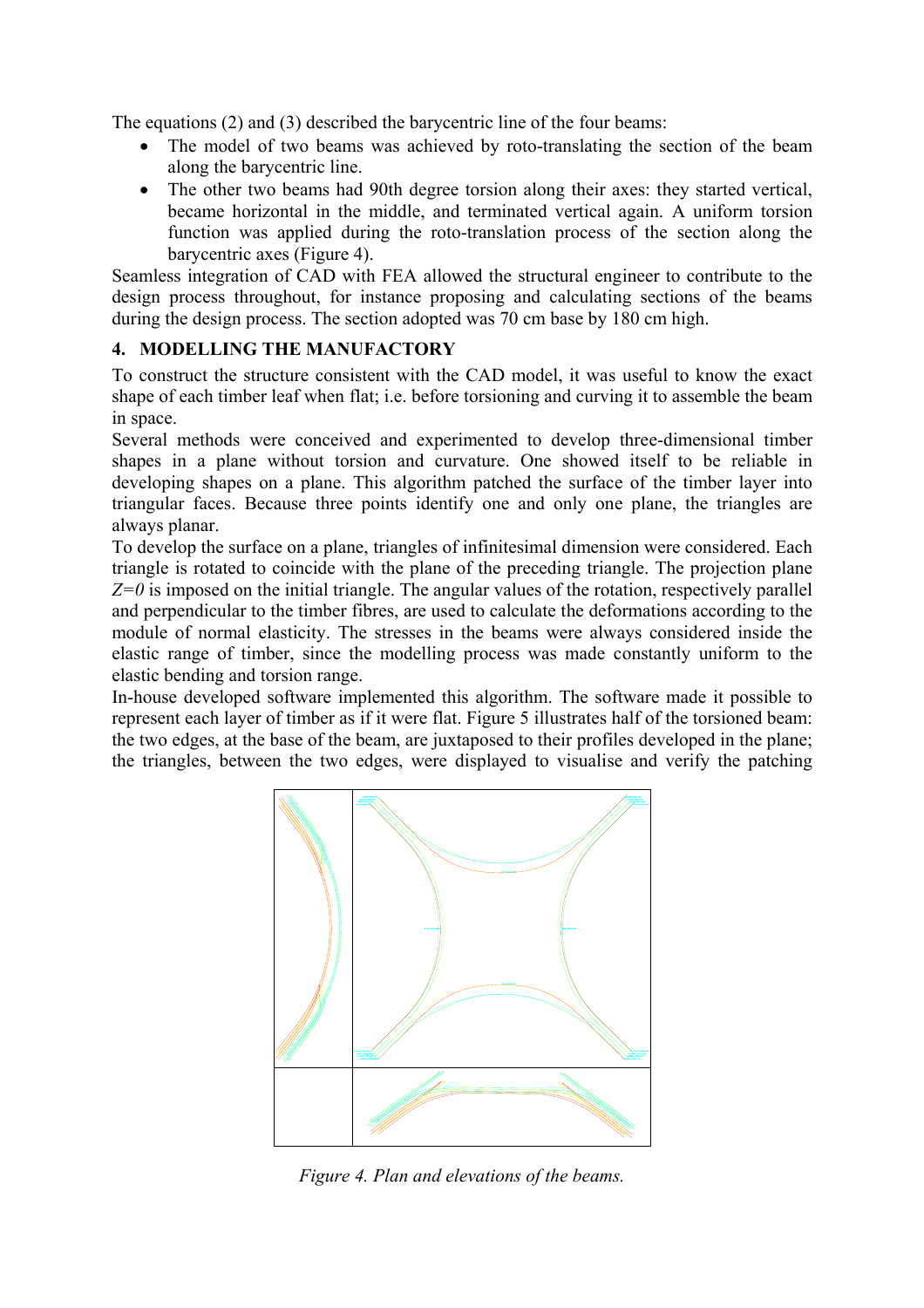

*Figure 5, 6. The base layer in the torsioned beam and developed in the plane.* 

process.

In the early design phase the software was used to analyse each timber layer and to represent it developed on the plane: the capability to exactly simulate the profile of the timber layers suggested the possibility of unifying them. The timber manufacture company, the mandatory and customer company, the design group considered the possibility of cutting and assembling a unified profile of timber instead of 16en slightly different ones as cost effective. In the case of the unified profile, the software simulated the maximum shift from the bottom to the top layer of timber in 8 cm, along the 180 cm vertical axis of the beam (maximum tolerance 0.044%) (Figure 7). These data were considered during the modelling of the structure.

# **4.1 Validation**

A major concern was the validation of the analytical method and the software implemented to develop the timber layers on a plane. Initially, they were tested with simple shapes, although this did not prove the method as general, i.e. effective with complex shapes too.

The integrated information system enhanced the communication between the CAD and CAM systems: the CAM program used the profiles of the timber layers, developed on a plane, to define the cutting parameters and paths, and to generate the CNC instructions for the machine.

The cutting paths, scaled 1 to 20, were also used to generate the CNC code to machine scaled Masonite leaves. Using glue the scaled leaves were assembled to build the mock-up of the four beams and the central grid (Figure 8).



*Figure 7. Two beams converging toward the bearing.*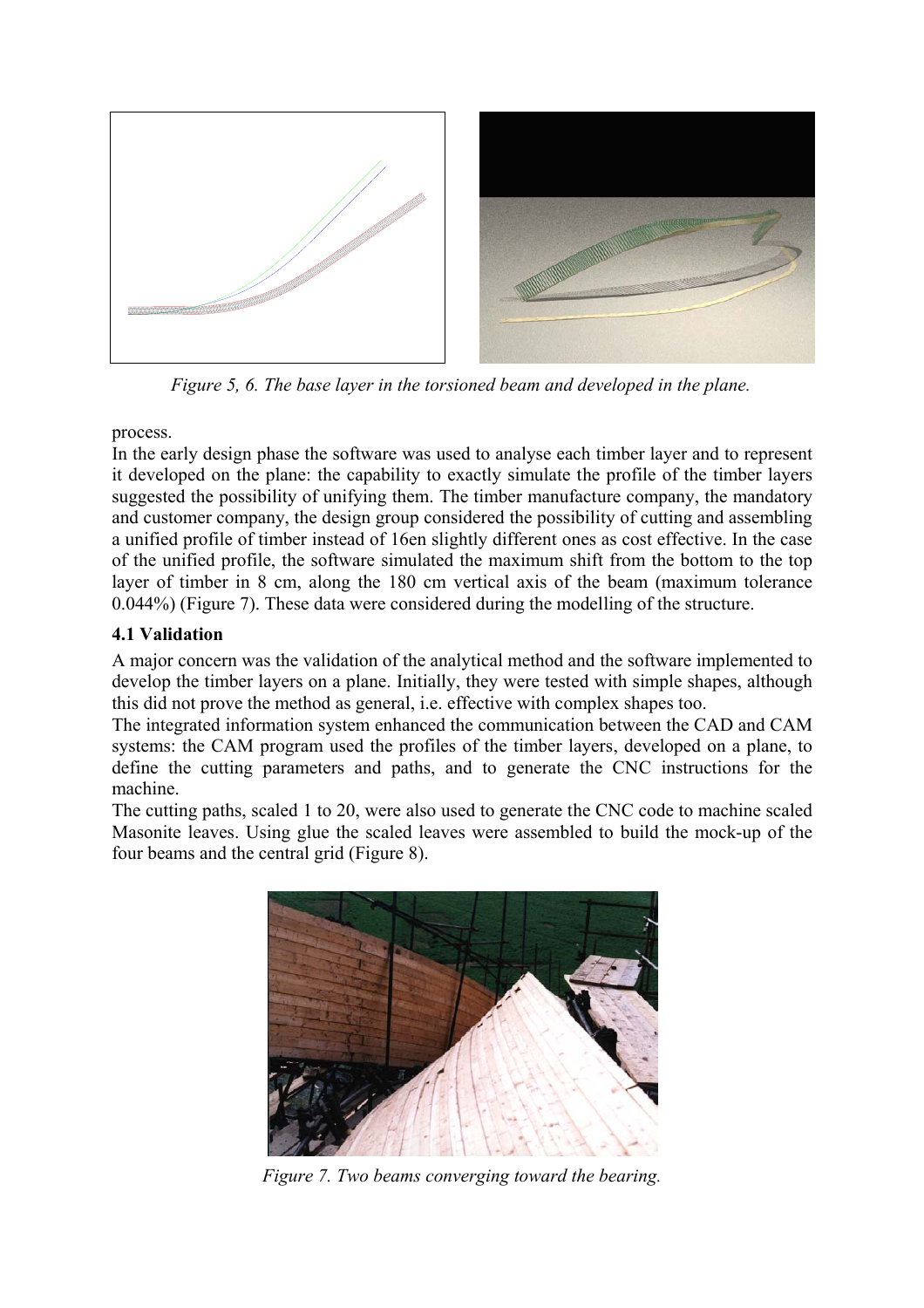

 *Figure 8. The 1:20 mockup of the structure.* 

The mock-up was the final demonstration of the feasibility of the method adopted, that is the coherence between the CAD models, the software implemented and the physical reality.

# **5. MODELLING THE ONSITE CONSTRUCTION**

Glued laminated structures are usually assembled over a special bench press in a controlled humidity and temperature environment, which assures the creation of a composite material with predefined and well-known properties.

The possibility of pre-assembling in the factory four arcs of 48 m width and 10 m high and then shipping them for several kilometres to the construction site was considered unfeasible. So pre-assembling the beams was discarded in favour of assembling them on site. Assembling on site raised several problems.

A scaffolding was required to offer a temporary support for the layering and assembling of the timber leaves with the glue and screws.

Moreover, it was considered whether to pre-curve and torsion the timber leaves or not. Usually in glulam structures the timber leaves are formed to the final curvature and torsion keeping them for days in a high temperature and humid environment, i.e. oven, with applied constant or increasing bending and torsion forces. The absence in the beams of values outside elastic curvature and torsion (cf. 3.) suggested the possibility of forming the leaves directly on-site, over the iron scaffolding, without pre-curving them in an oven. FEA (Kermani and Goh, 1994) and tests with full-scale leaves demonstrated that for 6 and 12 cm thickness of the leaves the glue and screws were sufficient to make and form the timber layers on site.

The assembling of the structure on-site required both solid and exact shaping of the temporary scaffolding. The scaffolding was required to align the stacking of the leaves, to support the weight of the timber itself as well as the adjunctive forces generated during the forming of the leaves plus the tensions due to the consolidation of the glue.

About thirty templates (tubular metal squares of 703180 cm) for each beam had to be precisely placed and rotated in 3D to align and support the stacking of the leaves (Figure 9).

To place, align and verify the position of the templates and the leaves total station and radio frequency identification technologies were used.

# **5.1 Total station**

Total station instruments are habitually used on-site to locate and survey precisely. They are interfacable to computers to provide spatial coordinates in digital format. However their use is demanding and lengthy: they require a trained operator with, in certain cases, an assistant to identify each object and then position the prism manually.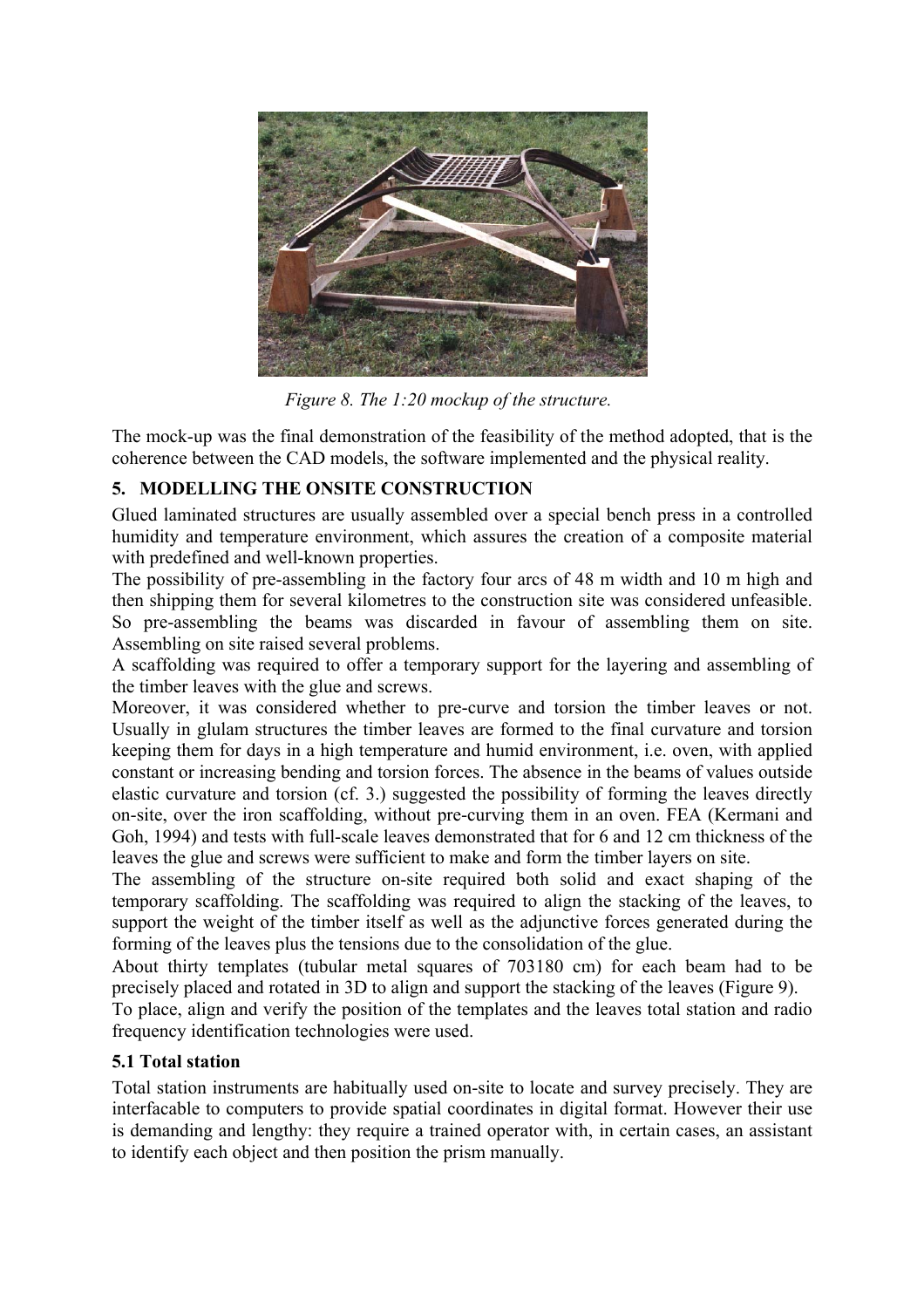

*Figure 9. Temporary scaffolding with the templates and the first layers of timber.*

## **5.2 Radio frequency identification**

Radio frequency identification (ID) is rapidly emerging as a promising technology because it does not require a line of sight and the proximity is extending to the range of tens of meters (Finkenzeler, 1999). It is based on either a passive or an active transponder and a fixed/mobile RF station. The mobile station is comparable in size and weight to a handheld barcode reader. When the transponder receives a signal from the station it starts a read/write communication session. The transponders have onboard read and/or write memory up to several Kb. Each transponder is identified by a unique digital code. The transponder r/w memory can be used to store information on the associated item along all the construction process. On the factory floor the memory can carry information on the manufacturing cycle as well as exceptions or peculiarities, e.g. tooling, finishing, quality etc. At the constructionsite or later during the building maintenance, it can store information of tasks completed, in progress or scheduled.

### **5.3 Online integration**

In the factory and the construction-site mobile wireless communication were established by means of RF Ethernet LAN (Proxim) connected to the Internet via ISDN lines. The RF Ethernet through the Internet provided for online bi-directional communication between the total station and the integrated information system.

The software of the total station downloaded the co-ordinates of the model from the information system through the RF Ethernet. The site manager used these coordinate to exactly shape the temporary scaffolding, to position the thirty templates, which directly supported the timber layers. To accurate locate these points, the laser beam of the total station determined the axis to position the prism. The rodman had to move the prism along the laser axis to fit the exact distance. The adjustments of the distance were based on the feedback from the surveyor at the total station. This process was simplified by the fact that the point lay at the intersection between a curve, the base edge of the beam, and the axis traced by the laser beam. So, often, only minor adjustments of the distance of the prism were required. Some total stations incorporate an assistant light changing colour or blinking cycle to indicate if the prism has to "go" or "come" to fit the exact distance automatically.

The software of the total station uploaded the surveyed coordinates to the information system through the RF Ethernet. Although the surveyor has to associate the coordinate to the appropriate item manually. To automate this process, each timber leaf was uniquely identified by an ID transponder.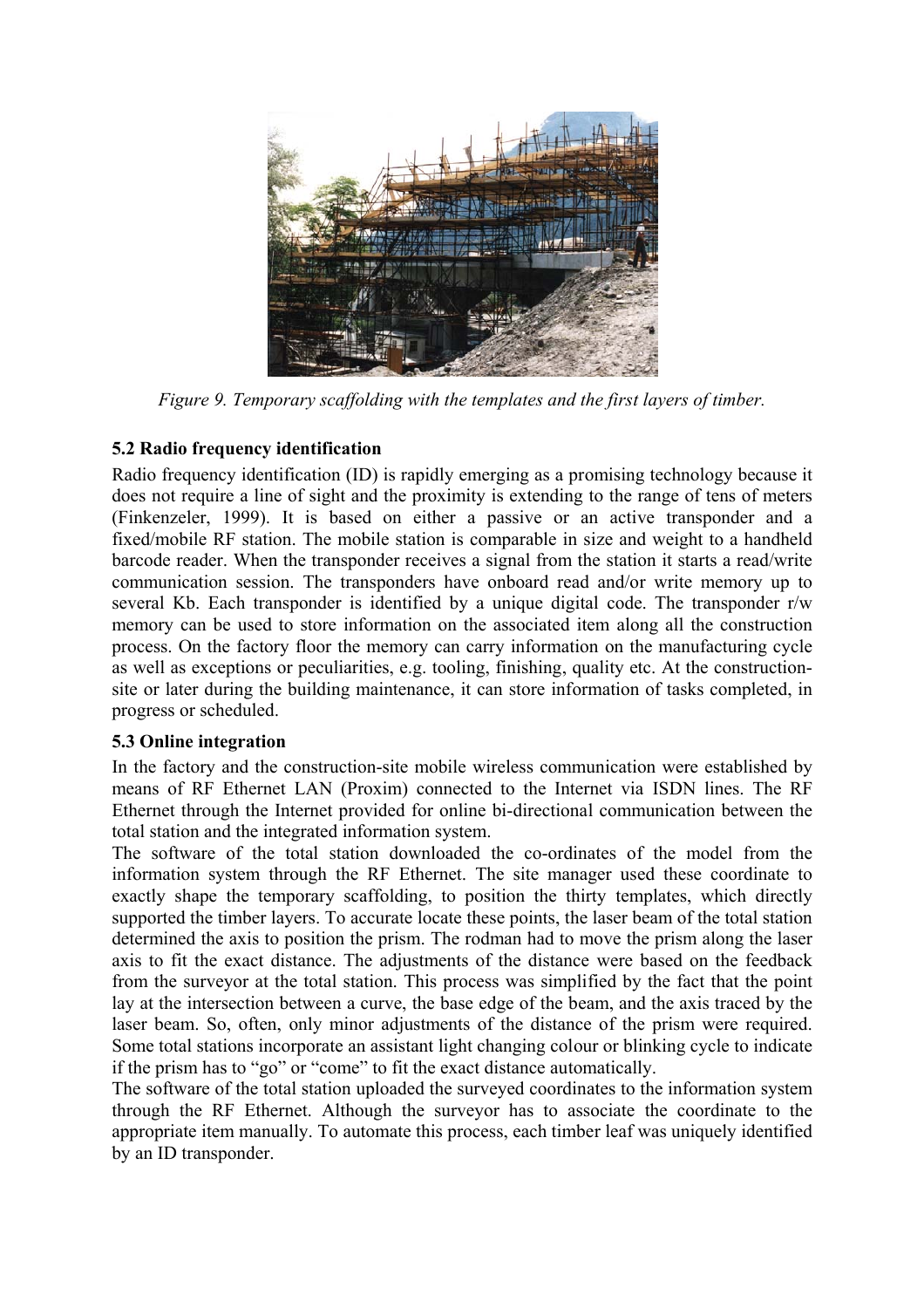On the shop floor fixed stations queried the transponders at the beginning and end of each major manufactory phase, e.g. cutting, finishing, stocking, shipping. The data to and from the transponders were communicated in real-time to the information system via the RF Ethernet.

At the construction-site fixed stations at the gate and stocking area supported online check-in and check-out of the items. The online integration of total station with ID technologies allowed tracking each part along all the construction process: from the manufactory to the onsite assembling.

Furthermore, the online integration speeded up the onsite construction. The rodman identified online a part by means of the RF handheld station and then positioned the prism twice in correspondence of two fiducial points, respectively the lower-left and upper-right corners of the leaf. The total station got the two measures and communicate them online to the information system. The information system identified the item according to the ID information, and associated the surveyed coordinates to it automatically.

### **6. CONSIDERATIONS**

Online monitoring of the manufactory and construction processes made each phase, which previously tended to be considered in a sequential manner, really interdependent and interrelated with each other. If, for example, a leaf did not fit with the designed position, because of settling of the structure, displacements due to glue tensions during the consolidation (Figure 10) or incidental adjustments of the scaffolding, the design team could model alternate solutions and evaluate the appropriate one. In certain cases, the solutions considered were a displacement of some leaves, different glue application or reshaping of some of the leaves still in the manufactory process.

The structure was completed in time for the inauguration of the motorway.

## **7. PARTICIPANTS IN THE PROJECT**

The main participants in the project were: Società Autostrade Valdostane spa, customer; INCISA spa, mandatory; Arch. Sergio Beccarelli of Policreo, architectural design; Eng. Innocente Porrone, structural engineer; Arch. Luca Caneparo, IT manager; Chenevier spa, timber cutting and assembling; Edilchimica Italia srl, glue supplier.



*Figure 10. Stacking process of a timber leaf.*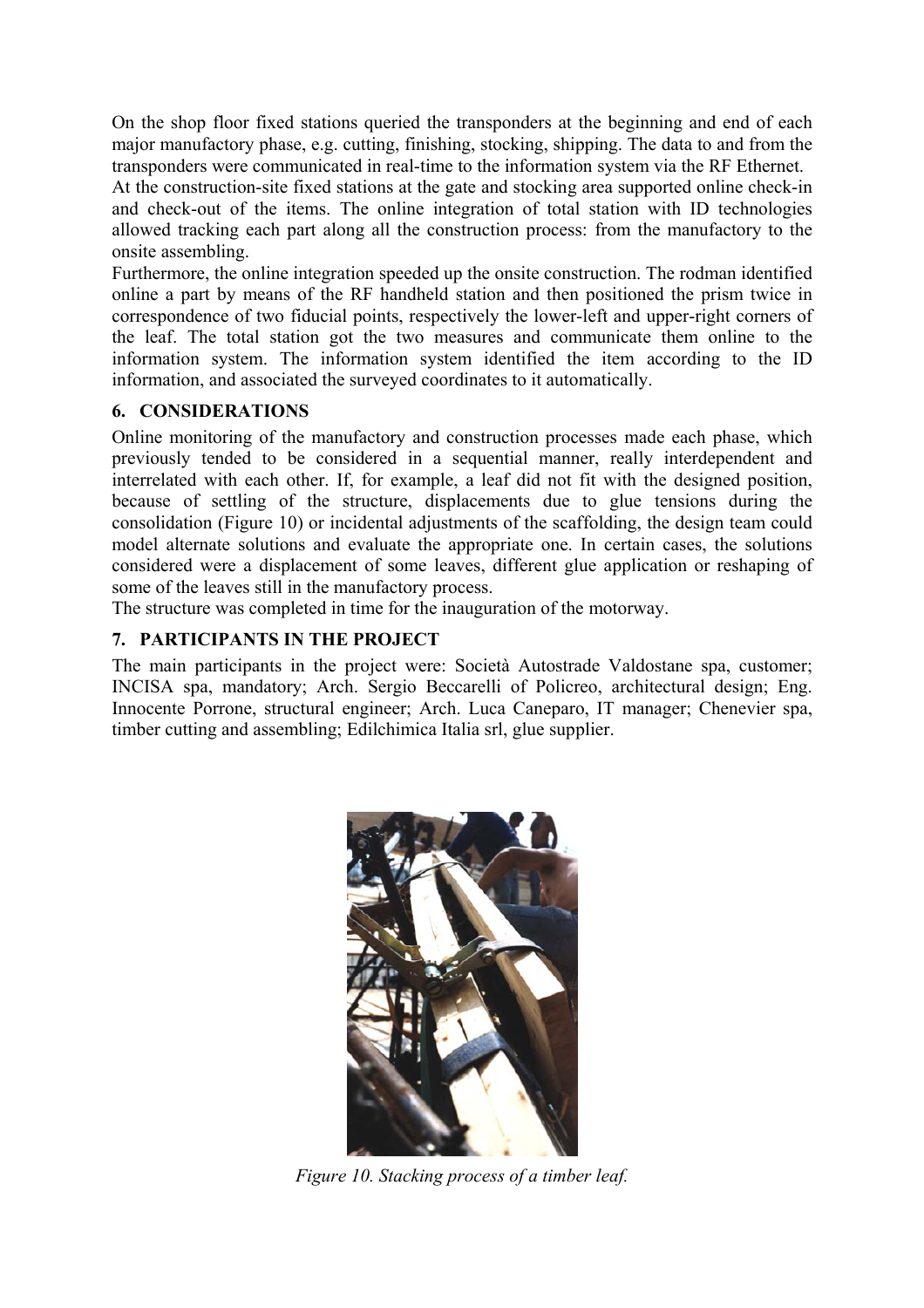

*Figure 11. The structure completed with the temporary scaffolding still up.* 

### **REFERENCES**

International Alliance for Interoperability. (1996). *End User Guide to Industry Foundation Classes, White Paper*, Washington DC: IAI.

Casal B. (1998). "Numerical Modeling of Wood Structures - Benefits and Drawbacks", *World Conference on Timber Engineering*, Lausanne.

Krasojevic M. (1995). "Conception des assemblages en bois assistée par ordinateur", *JCSR*, vol. 6.

Haller P. and Menzel R. (1998). "Computer Based Routine Design for Timber Structures", *World Conference on Timber Engineering*, Lausanne.

Ranta-Maunus A. and Ristimaki T. (1991). "Computer Assisted Design of Glulam Hall Structures", *ITEC 91 Conference Proceedings*, London.

Mortenson M. E. (1985). *Geometric Modelling*, New York: John Wiley.

Taylor D. L. (1992). *Computer-aided Design*, Reading MA: Addison-Wesley.

Farin G. (1988). *Curves and surfaces for computer aided geometric design: a practical guide*, Boston: Academic Press.

Derron J. (1975). "Calcul des systèmes spatiaux de barres courbes par la méthode des éléments finis", *Bulletin Technique de la Suisse Romande*, vol. 21.

Zienckiewicz O. and Taylor R. (1991). *The finite element method*, New York: McGraw-Hill.

Coons S. (1964). *Surfaces for computer aided design*, Cambridge (MA): MIT Technical Report.

Coons S. (1974). "Surface patches and B-spline curves", in R. Barnhill and R. Riesenfeld. C*omputer Aided Geometric Design*, Boston: Academic Press.